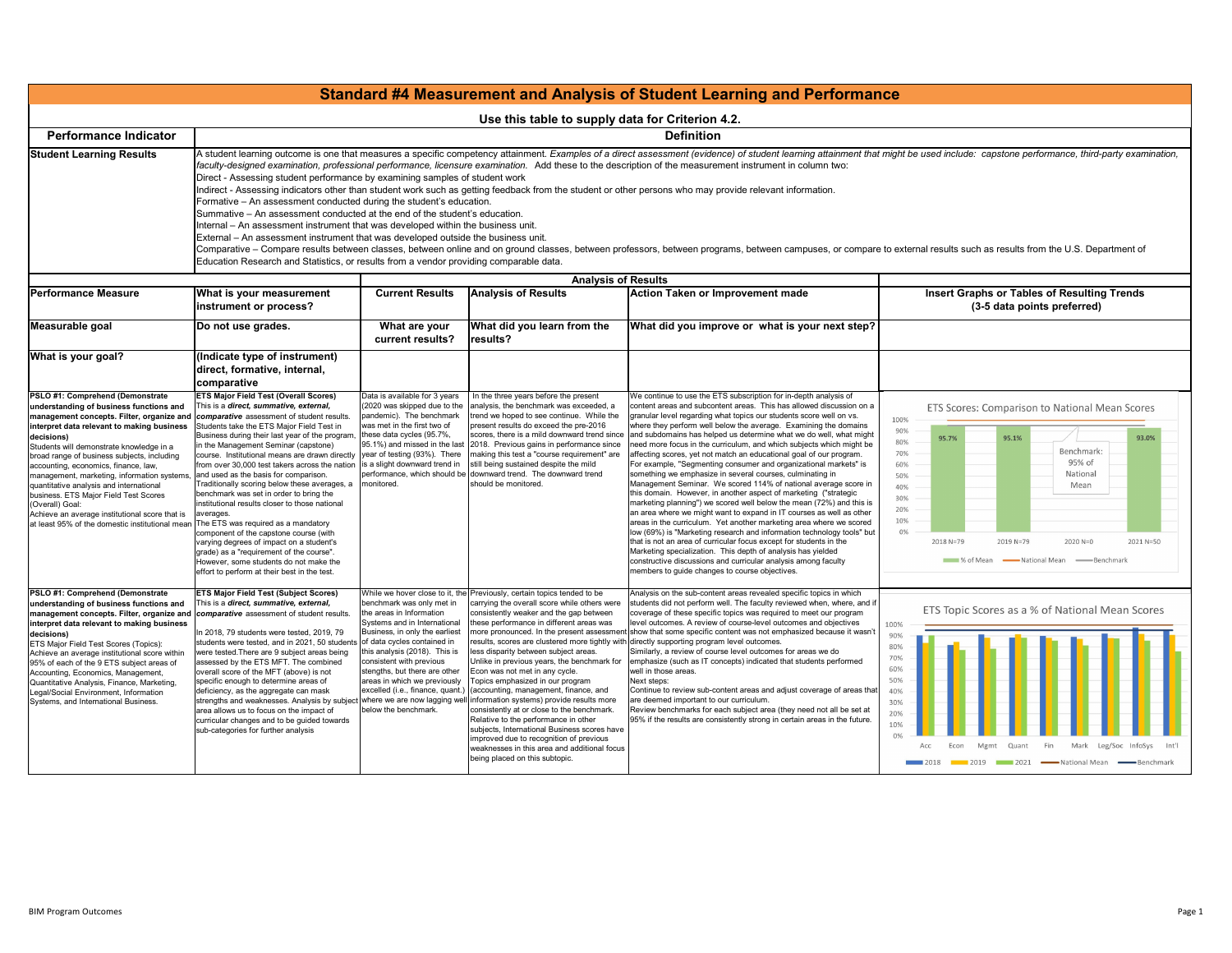| <b>Performance Indicator</b>                                                                                                                                                                                                                                                                                                                                                                                                                                                                                                                                                                                                                                                            |                                                                                                                                                                                                                                                                                                                                                                                                                                                                                                                                                                                                                                                                                                                                                                                                                                                                                                                                                                                                                                                                                                                                              |                                                                                                                                                                                                                                                        | Use this table to supply data for Criterion 4.2.                                                                                                                                             | <b>Definition</b>                                                                                                                                                                                                                                                                                                                                                                                                                                                                                                                                                                                                                                                                                                                                                  |  |  |
|-----------------------------------------------------------------------------------------------------------------------------------------------------------------------------------------------------------------------------------------------------------------------------------------------------------------------------------------------------------------------------------------------------------------------------------------------------------------------------------------------------------------------------------------------------------------------------------------------------------------------------------------------------------------------------------------|----------------------------------------------------------------------------------------------------------------------------------------------------------------------------------------------------------------------------------------------------------------------------------------------------------------------------------------------------------------------------------------------------------------------------------------------------------------------------------------------------------------------------------------------------------------------------------------------------------------------------------------------------------------------------------------------------------------------------------------------------------------------------------------------------------------------------------------------------------------------------------------------------------------------------------------------------------------------------------------------------------------------------------------------------------------------------------------------------------------------------------------------|--------------------------------------------------------------------------------------------------------------------------------------------------------------------------------------------------------------------------------------------------------|----------------------------------------------------------------------------------------------------------------------------------------------------------------------------------------------|--------------------------------------------------------------------------------------------------------------------------------------------------------------------------------------------------------------------------------------------------------------------------------------------------------------------------------------------------------------------------------------------------------------------------------------------------------------------------------------------------------------------------------------------------------------------------------------------------------------------------------------------------------------------------------------------------------------------------------------------------------------------|--|--|
| <b>Student Learning Results</b>                                                                                                                                                                                                                                                                                                                                                                                                                                                                                                                                                                                                                                                         | A student learning outcome is one that measures a specific competency attainment. Examples of a direct assessment (evidence) of student learning attainm<br>faculty-designed examination, professional performance, licensure examination. Add these to the description of the measurement instrument in column two:<br>Direct - Assessing student performance by examining samples of student work<br>Indirect - Assessing indicators other than student work such as getting feedback from the student or other persons who may provide relevant information.<br>Formative – An assessment conducted during the student's education.<br>Summative – An assessment conducted at the end of the student's education.<br>Internal – An assessment instrument that was developed within the business unit.<br>External – An assessment instrument that was developed outside the business unit.<br>Comparative – Compare results between classes, between online and on ground classes, between professors, between programs, between campuses, or c<br>Education Research and Statistics, or results from a vendor providing comparable data. |                                                                                                                                                                                                                                                        |                                                                                                                                                                                              |                                                                                                                                                                                                                                                                                                                                                                                                                                                                                                                                                                                                                                                                                                                                                                    |  |  |
| PSLO #2: Assess (Evaluate applicable<br>economic, financial, ethical, statistical,<br>legal, and strategic perspectives to support<br>sound business decisions)<br>Students can demonstrate understanding of<br>the various roles and functional areas within a<br>business by making and justifying strategic<br>decisions over multiple time periods.<br>Delval students should perform at or above the<br>mean score for all Business Strategy Game<br>participants worldwide (10-40k students<br>compete in this simulation worldwide each<br>semester)                                                                                                                             | <b>Business Strategy Game Overall</b><br>Performance<br>This is a direct, formative, and external<br>assessment.<br>Students compete in teams in a business<br>simulation modeling the global athletic shoe<br>industry for 8-10 years over the semester.<br>They are responsible for assessing market<br>conditions, determining how to respond to the<br>actions of competitors, forging a long-term<br>direction and strategy for their company,<br>forecasting upcoming sales volumes, and<br>making decisions relating to all functions of the<br>operation, with emphasis placed on the<br>integration and impact of all business<br>decisions. Based on weekly review of the<br>ongoing CSR score and financial performance,<br>interventions to improve this score can be<br>discussed and implemented.                                                                                                                                                                                                                                                                                                                              | Teams performed at or near<br>the worldwide average for<br>in all years except 2020. The<br>rapid pivot to online and the<br>various barriers presented by population.<br>the pandemic may have<br>impacted students'<br>performance in the simulation | The range of scores (average lowest to<br>average top scores) was generally narrower<br>population, indicating that we have a fairly<br>consistent performance across our student            | Changes Made:<br>We continue to make improvements to the advising process to<br>overall company performance for our students than it was for the worldwide prerequisite compliance for this course to ensure optimal prepa<br>Continued to offer tutoring for Finance course (most critical<br>prerequisite)<br>Increased number of faculty who teach this course and who are<br>involved in serving as "board members" to help students have<br>earlier understanding of the capstone course<br>Lowered caps on these class sections to allow better student<br>engagement<br>Next Steps:<br>Continue to monitor the benchmark; Incorporate the simulation<br>somewhere earlier in a student's program so that less time is sp<br>learning the simulation itself. |  |  |
| PSLO #2: Assess (Evaluate applicable<br>economic, financial, ethical, statistical,<br>l <b>egal, and strategic perspectives to support</b> credit internship as a requirement for<br>sound business decisions)<br>Critical thinkers "gathers and assesses<br>relevant information, using abstract ideas to<br>interpret it effectively comes to well-reasoned<br>conclusions and solutions, testing them against student during his/her internship are<br>Critical Thinking).<br>Goal: When evaluating students' internship<br>performance, employers rate 90% of students<br>as having "outstanding" or "very good" critical<br>thinking skills, and at least 50% as<br>"outstanding". | E360 (Internship) Student Evaluation:<br>All students must complete at leaast one 3-<br>graduation. Employers must provide detailed<br>ratings of student performance. For this<br>outcome, employer assessment of students'<br>critical thinking skills as demonstrated by the<br>relevant criteria and standards" (Foundation for aggregated for analysis twice per year. This is the pandemic.<br>an indirect, summative, external assessment<br>of student performance.                                                                                                                                                                                                                                                                                                                                                                                                                                                                                                                                                                                                                                                                  | Goal #1 (50% "Outstanding")<br>was met in 3 out of 7 data<br>cycles.<br>Goal #2 (90% "Outstanding"<br>or "Very Good") was also met<br>in only 3 of the data cycles.<br>Fall 2020 offered the worst<br>results, possibly attributable to                | There may be some subjectivity in<br>differentiating between "Outstanding" and<br>"Very Good" and so there's much variability<br>in the results for Goal #1.                                 | Next steps: Encourage more business faculty to teach so<br>of the pre-internship course ("DelVal Experience II") Con<br>monitor the level of "Outstanding" ratings. Consider perf<br>deeper analysis to look for trends in job types, student<br>specializations, grade level, etc.                                                                                                                                                                                                                                                                                                                                                                                                                                                                                |  |  |
| PSLO #3: Communicate (Use verbal and<br>written communication techniques which<br>engage an audience by conveying business interpersonal skills as demonstrated by the<br>concepts professionally and credibly)<br>E360 employer rating of interpersonal skills<br>Goal: When evaluating students' internship<br>performance, employers rate 90% of students<br>as having "outstanding" or "very good"<br>interpersonal skills, and at least 50% as<br>"outstanding".                                                                                                                                                                                                                   | E360 (Internship) Student Evaluation:<br>employer assessment of students'<br>student during his/her internship. This is an<br>indirect, summative, external assessment of<br>student performance.                                                                                                                                                                                                                                                                                                                                                                                                                                                                                                                                                                                                                                                                                                                                                                                                                                                                                                                                            | Goal #1 (50% "Outstanding")<br>was met in all but data cycle<br>or "Very Good") was also<br>missed in that data cycle and<br>in data cycle #5                                                                                                          | There may be some subjectivity in<br>differentiating between "Outstanding" and<br>2. Goal #2 (90% "Outstanding"   "Very Good" and so there's much variability<br>in the results for Goal #1. | Next steps: Encourage more business faculty to teach so<br>of the pre-internship course ("DelVal Experience II") Con<br>monitor the level of "Outstanding" ratings Consider raisir<br>benchmark for Goal #2 (as this translates to, "better thar<br>average" by the options listed) if we continue to meet or                                                                                                                                                                                                                                                                                                                                                                                                                                                      |  |  |

learning attainment that might be used include: capstone performance, third-party examination,



## campuses, or compare to external results such as results from the U.S. Department of